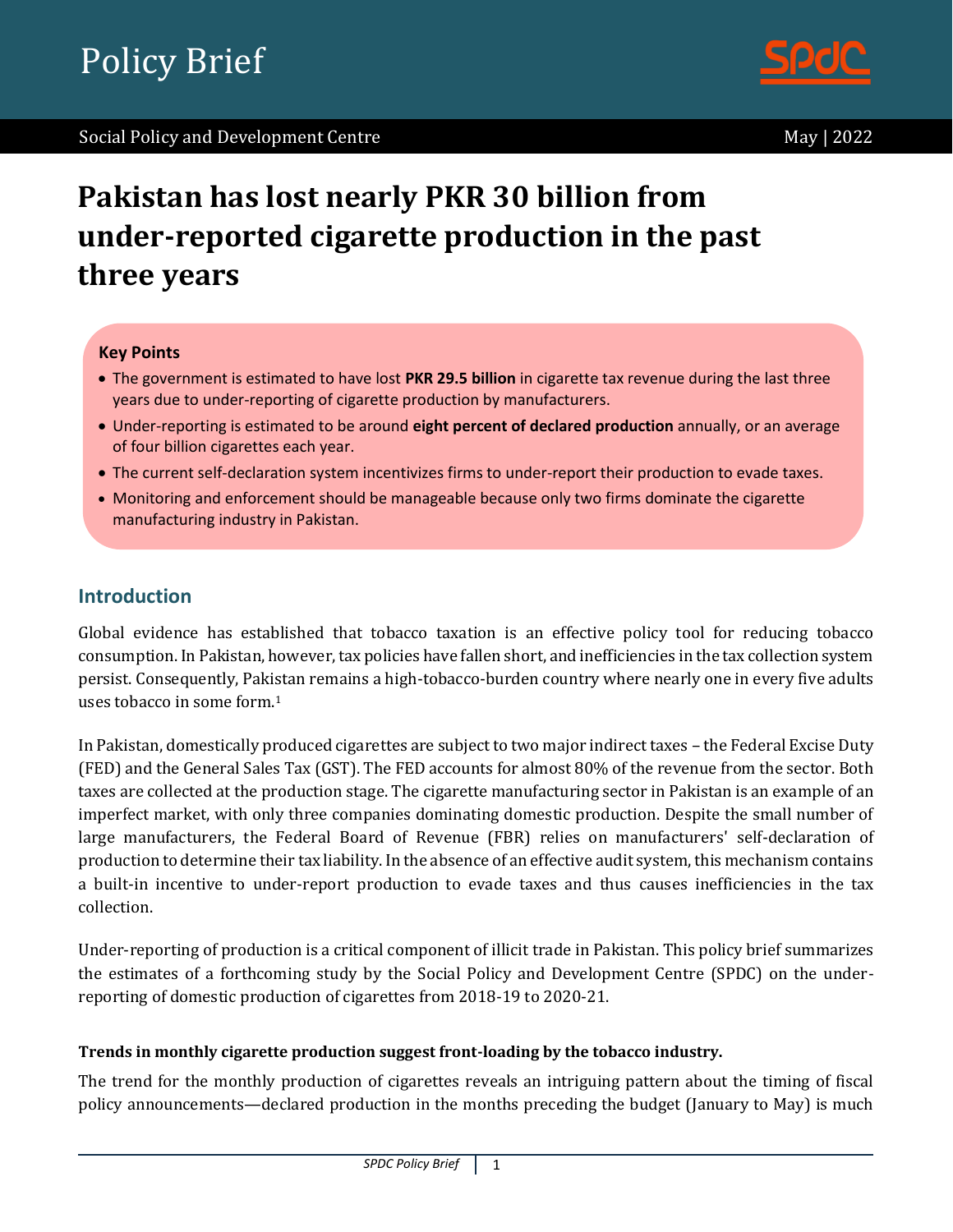higher than production declared after the budget (from June to December). This suggests that the tobacco industry uses front-loading to avoid tax hikes. Furthermore, the reported production in June is much lower than the rest of the months, perhaps intending to pressure the government to refrain from raising taxes.



### **Monthly cigarette production trends in Pakistan**

Source: Quantum Index of Large Scale Manufacturing Industries, Pakistan Bureau of Statistics,<https://www.pbs.gov.pk/qim>

#### **Three companies account for 90 percent of the tobacco market.**

There are three companies listed on the Karachi Stock Exchange: Pakistan Tobacco Company (PTC), Phillip Morris Pakistan (PMP), and Khyber Tobacco Company (KTC). These companies account for over 90 percent of the formal market share.<sup>2</sup> PTC is the industry leader in cigarette manufacturing, with a share of almost 80 percent of the total declared production by these companies in the first half of 2021, followed by PMP (18 percent) and KTC (less than two percent). The share of PTC has increased over the years from 65 percent in 2012.

# **The Extent of Under-reported Production**

From 2018-19 to 2020-21, an average of four billion cigarette sticks were underreported each year. According to year-by-year forecasts, cigarettes were under-reported by 7.8 percent, 7.9 percent, and 8.6 percent in 2018- 19, 2019-20, and 2020-21, respectively.

Under-reporting of cigarette production has serious implications for tax revenue in Pakistan. Altogether, the loss of FED revenue owing to unreported production is estimated to be PKR 23.5 billion during the last three years. When including GST revenue, it becomes PKR 29.5 billion.

| Year         | Production            |           | Under-reporting |                    | Revenue loss |            |       |
|--------------|-----------------------|-----------|-----------------|--------------------|--------------|------------|-------|
|              | <b>Declared</b>       | Estimated | <b>Billion</b>  |                    | <b>FED</b>   | <b>GST</b> | Total |
|              | <b>Billion sticks</b> |           | %<br>sticks     | <b>Billion PKR</b> |              |            |       |
| 2018-19      | 60.7                  | 65.4      | 4.7             | 7.8                | 7.0          | 1.8        | 8.8   |
| 2019-20      | 46.1                  | 49.7      | 3.6             | 7.9                | 7.2          | 1.8        | 9.0   |
| 2020-21      | 51.6                  | 56.0      | 4.4             | 8.6                | 9.3          | 2.4        | 11.7  |
| <b>Total</b> | 158.4                 | 171.1     | 12.7            | 8.1                | 23.5         | 6.0        | 29.5  |

#### **Under-reported production and revenue loss**

*Source*: Sabir, M., Saleem, W., & Iqbal M.A. (2022), Forthcoming<sup>3</sup>